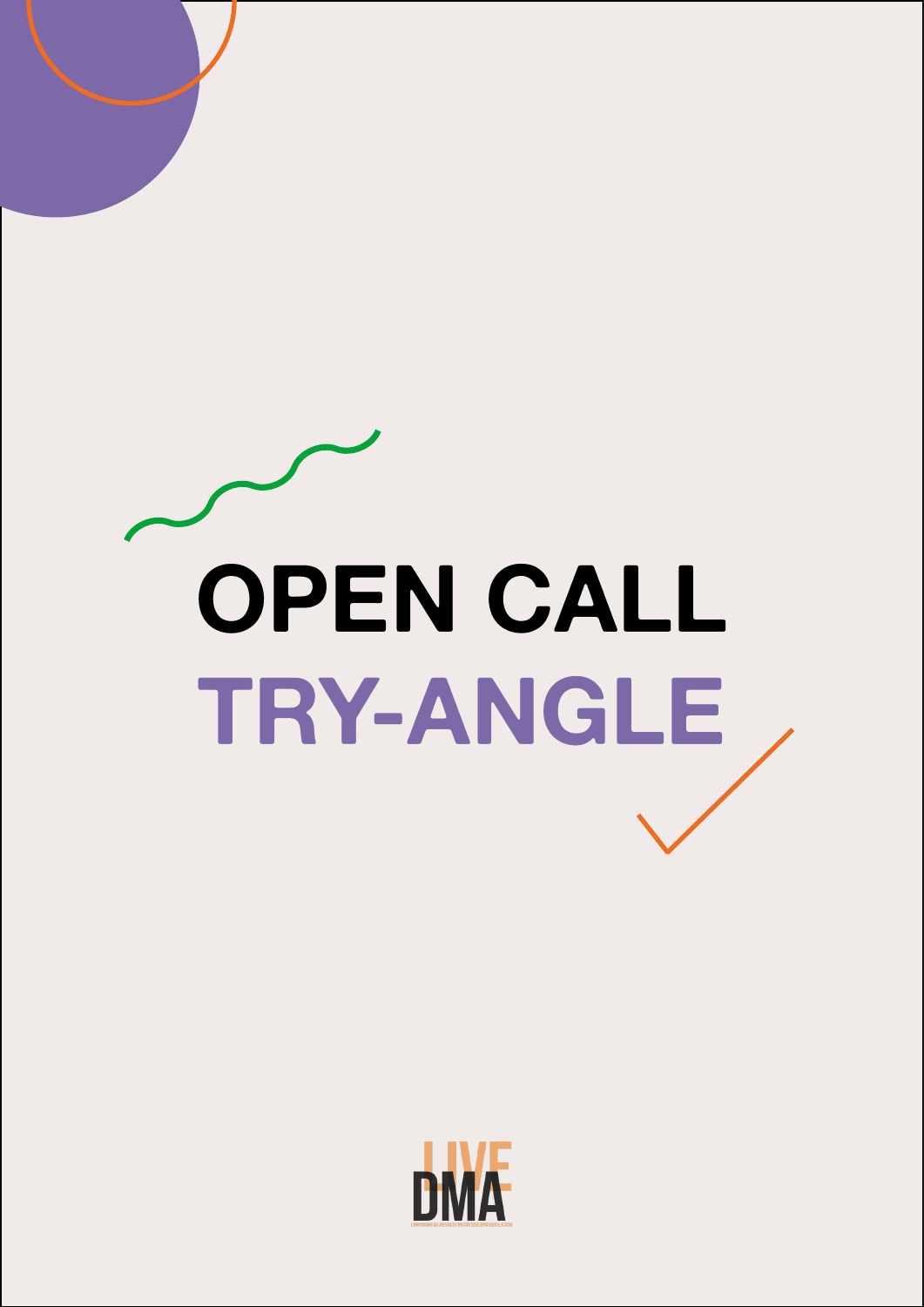Are you working in a live music venue and want to meet other live music professionals in Europe? Do you want to join a collective effort towards a more inclusive live music scene? Are you interested in building a tool for audience development before it is available to other venues in Europe? Then, join the Try-Angle experimentation!

#### **The Try-Angle, a tool to build new audiences**

....

 $\overline{O}$ 

All around Europe, live music venues are doing a wonderful job in finding ways of building new audiences to make live music open to as many people as possible. Diversity is a value dear to many live music professionals' hearts.

Together with live music professionals, Live DMA, the European network for live music associations, has built the Try-Angle: a step-by-step method that helps beginning and experienced live music professionals build new audiences.

The [first prototype of the tool is ready](https://www.live-dma.eu/try-angle/). It is a flowchart that helps organization discover challenges and opportunities for audience development in their own venue. Over the next 2 years, we want to test-drive this prototype with real music venues, real music events and real audiences.

#### **And that's where WE NEED YOU!**

The Try-Angle experimentation process will offer 17 live music professionals the time and resources to take a step back and find new perspectives.

After two years of the pandemic, the live music sector is struggling to get back to normal. Reaching audiences has become more difficult. At the same time, there is a clear feeling that people want to belong to a music scene, not just buy tickets.

The time to experiment and step out of our comfort zone is now.

#### **Do you want to be part of the European team of music venues that test-drives the Try-Angle? You would help us fine-tune this method before it is available to other music venues.**

In practice: you will join like-minded live music professionals to major European music conferences and showcase festival and work together on audience development strategies, based on our Try-Angle prototype method. Then, you back home to test these strategies, before bringing back your findings to the rest of the group.

This experimentation process is a good opportunity for live music professionals to explore the community potential of their live music scene by putting the audience at the center of their work.

**2**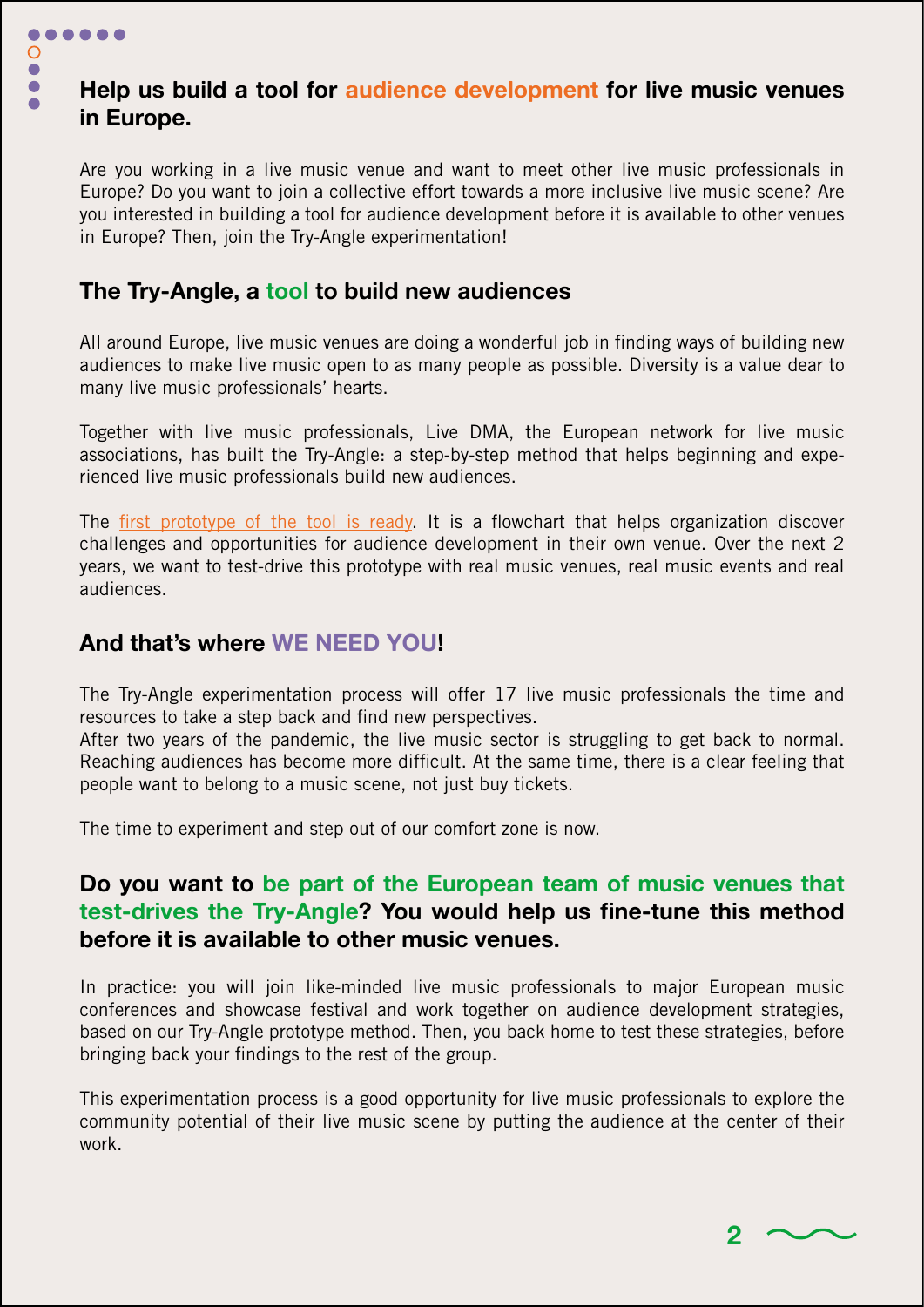....

#### **Are you interested in this unique experience and opportunity? Find how to apply on the following page!**

## **WHAT WE OFFER**

- Networking opportunities with other venues in Europe;
- 4 in-person meetings in different European cities and international music conferences (accommodation and travel covered by Live DMA, possibility of free accreditations for the international music conferences and showcase concerts);
- A space for reflection and action with regards to inclusive audience development practices;
- A long-term framework to work on your audience development actions;
- Privileged exchanges and feedbacks from other venues in Europe;

# **WHO WE ARE LOOKING FOR**

- Representatives of venues in Europe active since 2018 at least (1 person per venue; can hold any position within the venue but must have quite some knowledge about the venues' functioning and philosophy)
- The venue must have some previous experience with regards to audience development actions
- The representative of the venue must be available for travelling during the 4 in-person Try-Angle meetings as well as some time in-between the meetings to develop audience deve lopment actions within your venue

# **SELECTION CRITERIA**

Participants will be selected depending on a one-page motivation letter. Our aim is to create a diverse but complementary group of venues' profiles. The Try-Angle monitoring committee will do the selection. It is composed of Live DMA staff, Live DMA board and a former participant to Live DMA Working Group on Audience Development.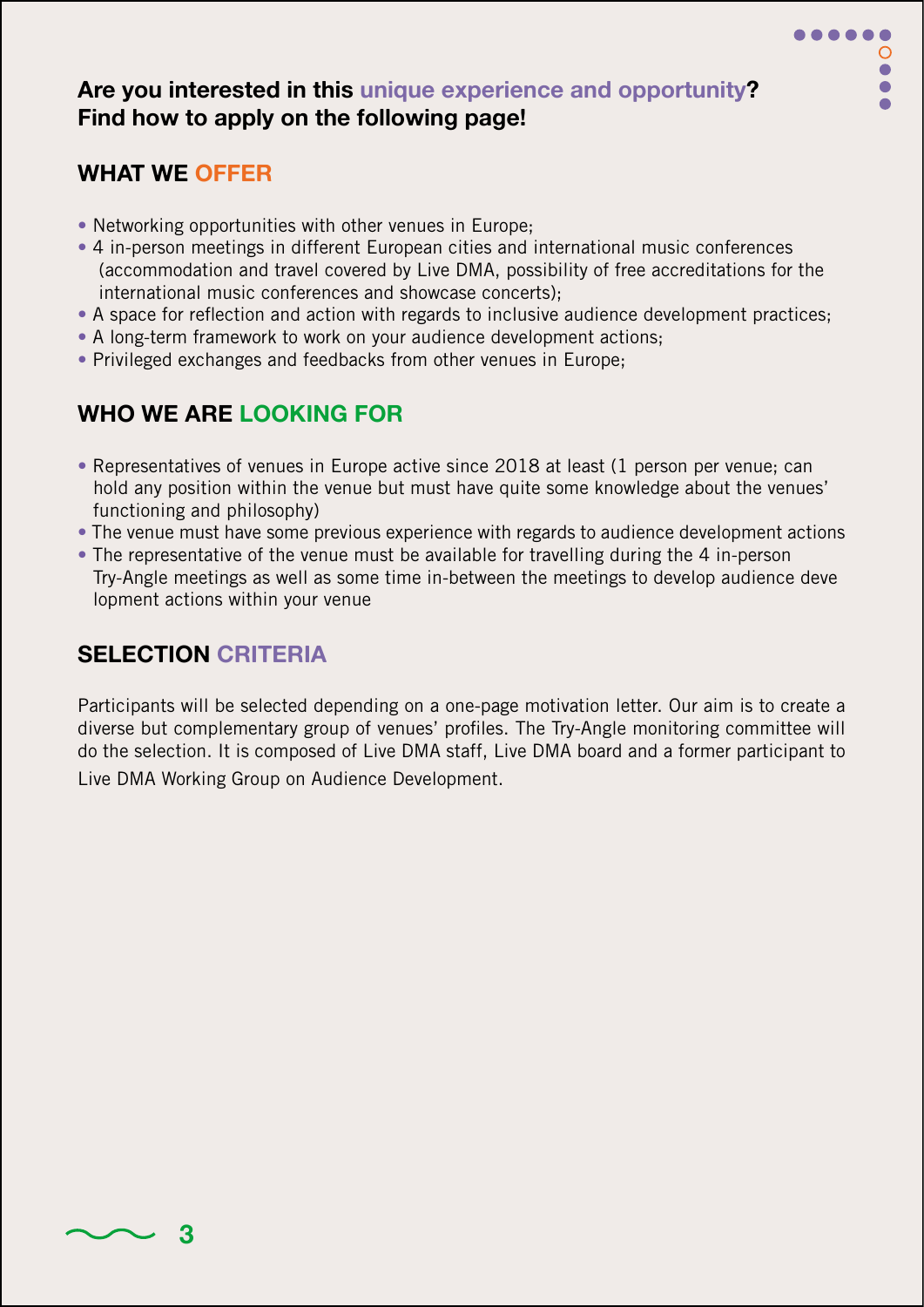## **HOW TO APPLY ?**

......

O

We ask applicants to send us a text of  $1$  page providing their motivations to take part in the Try-Angle Test and also the following information, at [juliette.olivares@live-dma.eu](mailto:juliette.olivares%40live-dma.eu?subject=)

#### • Short presentation text on venue:

- o name of venue and date of creation
- o Venue territory: (city / rural area / in-between)
- o business model (public / private non-profit / private-commercial)
- o size of venue in terms of audience capacity
- o How many concerts does the venue organise in an average year?
- o music genre(s) most programmed, if any? Is your venue a regular platform for niche and emerging acts?
- o current target audience (in terms of age group), if you know?
- o Do you have past experiences in audience development?
- o Do you have a community focus: is your venue known as an inclusive space for performers and audiences part of an underrepresented group (women, LGBTQI+, ethnic or cultural minorities…)?
- o Do you consider your venue a hotspot for your immediate neighbourhood to hangout and develop relationships and/or skills?
- o does your venue programme only music or other art forms as well?
- o is the venue space multifunctional? (is there an exterior? Are there possibilities for other uses than formatted concerts? Is it accessible to people with disabilities?)
- Short presentation of the venue representative:
	- o name and age
	- o position/role within venue
	- o since when do they work with the venue?
	- o What are your English skills?
- Answer the following questions:
	- o "What would you achieve in terms of audience development?''
	- o ''What are your own objectives/aims in terms of audience development?"

**4**

• Any other info you would like to tell us